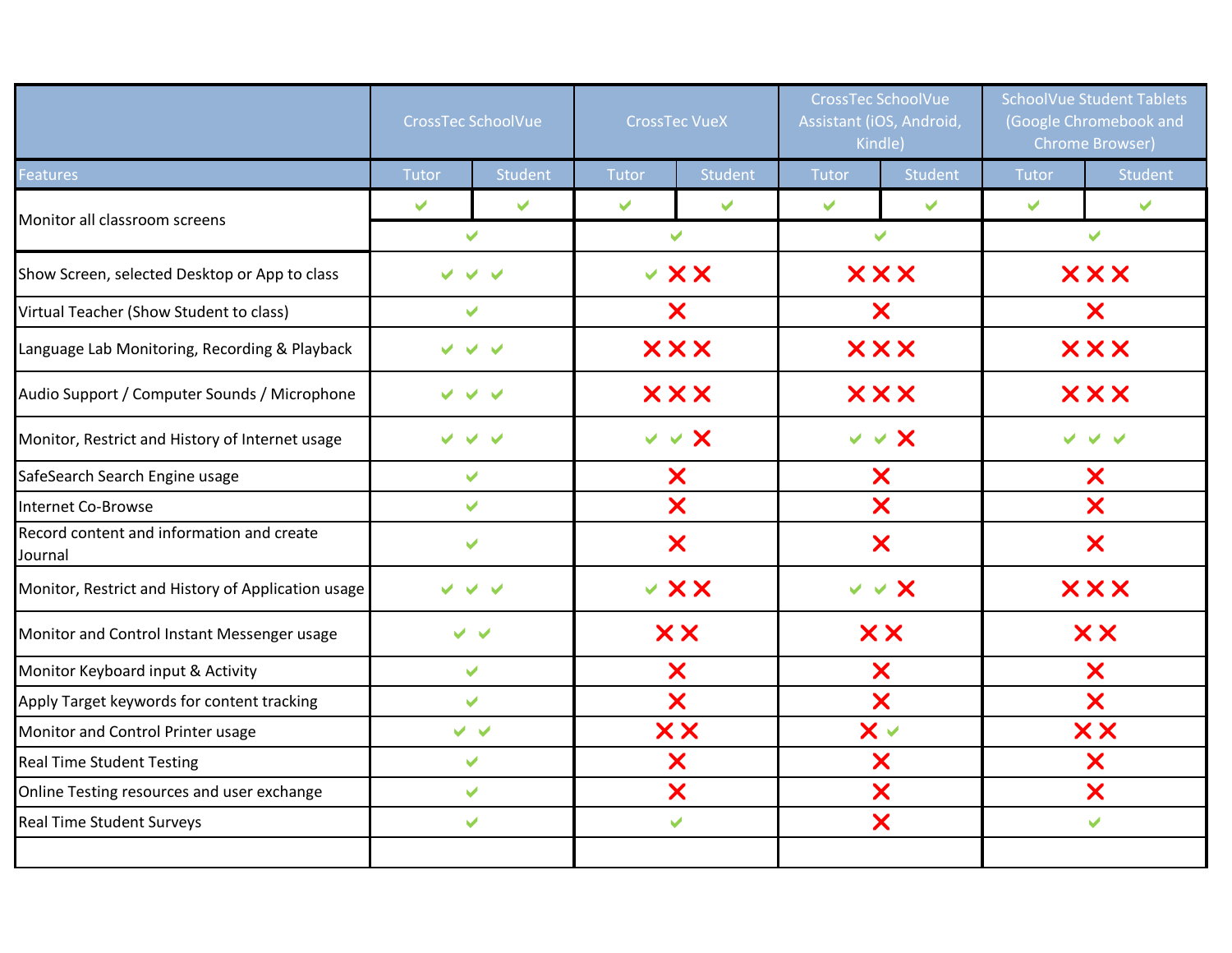|                                                                                                                                                                                  | <b>CrossTec SchoolVue</b><br><b>CrossTec VueX</b> |                      |                      | <b>CrossTec SchoolVue</b><br>Assistant (iOS, Android,<br>Kindle) |                           | <b>SchoolVue Student Tablets</b><br>(Google Chromebook and<br><b>Chrome Browser)</b> |             |           |  |
|----------------------------------------------------------------------------------------------------------------------------------------------------------------------------------|---------------------------------------------------|----------------------|----------------------|------------------------------------------------------------------|---------------------------|--------------------------------------------------------------------------------------|-------------|-----------|--|
| <b>Features</b>                                                                                                                                                                  | Tutor                                             | Student              | Tutor                | Student                                                          | Tutor                     | Student                                                                              | Tutor       | Student   |  |
| Deliver visual rewards to motivate students                                                                                                                                      |                                                   | $\checkmark$         | X                    |                                                                  | $\bm{x}$                  |                                                                                      | X           |           |  |
| Wireless support, class server and class lists                                                                                                                                   |                                                   | $\vee$ $\vee$ $\vee$ | $\vee$ X $\vee$      |                                                                  | $\vee$ X $\vee$           |                                                                                      | ∨ X X       |           |  |
| USB, CD Endpoint Security                                                                                                                                                        |                                                   | $\vee$ $\vee$        | <b>XX</b>            |                                                                  | XX                        |                                                                                      | <b>XX</b>   |           |  |
| Power On/OFF and Log On/OFF all computers<br>from Teacher                                                                                                                        | $\vee$ $\vee$                                     |                      | $v - x v$            |                                                                  | <b>XXXV</b>               |                                                                                      | <b>XXXX</b> |           |  |
| <b>Chat and Message</b>                                                                                                                                                          |                                                   | $\vee$ $\vee$        |                      | $\vee$ $\vee$                                                    |                           | $\times$ $\times$                                                                    |             | <b>XX</b> |  |
| <b>Interactive Lesson Planner</b>                                                                                                                                                |                                                   | $\blacktriangledown$ | X                    |                                                                  | $\bm{x}$                  |                                                                                      | X           |           |  |
| Full Screen virtual Whiteboard                                                                                                                                                   |                                                   | ✔                    | X                    |                                                                  | $\bm{x}$                  |                                                                                      | X           |           |  |
| Student toolbar with lesson details and Status:<br>Print, Internet, App, USB control status etc                                                                                  | $\blacktriangleright$                             |                      | X                    |                                                                  | X                         |                                                                                      | X           |           |  |
| Teacher Toolbar available when console is<br>minimised                                                                                                                           | $\blacktriangledown$                              |                      | $\bm{x}$             |                                                                  | $\boldsymbol{\mathsf{x}}$ |                                                                                      | X           |           |  |
| <b>Dedicated Technician Console</b>                                                                                                                                              | V                                                 |                      | $\blacktriangledown$ |                                                                  | X                         |                                                                                      | X           |           |  |
| Hardware / Software Inventory / System Tools                                                                                                                                     | $\blacktriangleright$<br>$\blacktriangleright$    |                      | <b>XX</b>            |                                                                  | <b>XX</b>                 |                                                                                      | <b>XX</b>   |           |  |
| Teacher "Get Support" - request help from a<br>technician                                                                                                                        | $\blacktriangledown$                              |                      | X                    |                                                                  | X                         |                                                                                      | X           |           |  |
| 1-1 and 1-many File Transfer                                                                                                                                                     |                                                   | $\vee$ $\vee$        | $\vee$ $\vee$        |                                                                  | <b>XX</b>                 |                                                                                      | <b>XX</b>   |           |  |
| Terminal Services Support / Zero Configuration                                                                                                                                   |                                                   | $\vee$ $\vee$        | <b>XX</b>            |                                                                  |                           | <b>XX</b>                                                                            |             | <b>XX</b> |  |
| ► = Feature included as standard, $\mathsf{X}$ = Feature not included, $\blacktriangle$ = Mac OSX does not support Wake On Lan, but does support wake from suspend ► = The tutor |                                                   |                      |                      |                                                                  |                           |                                                                                      |             |           |  |

console is compatible with both School & Assist.